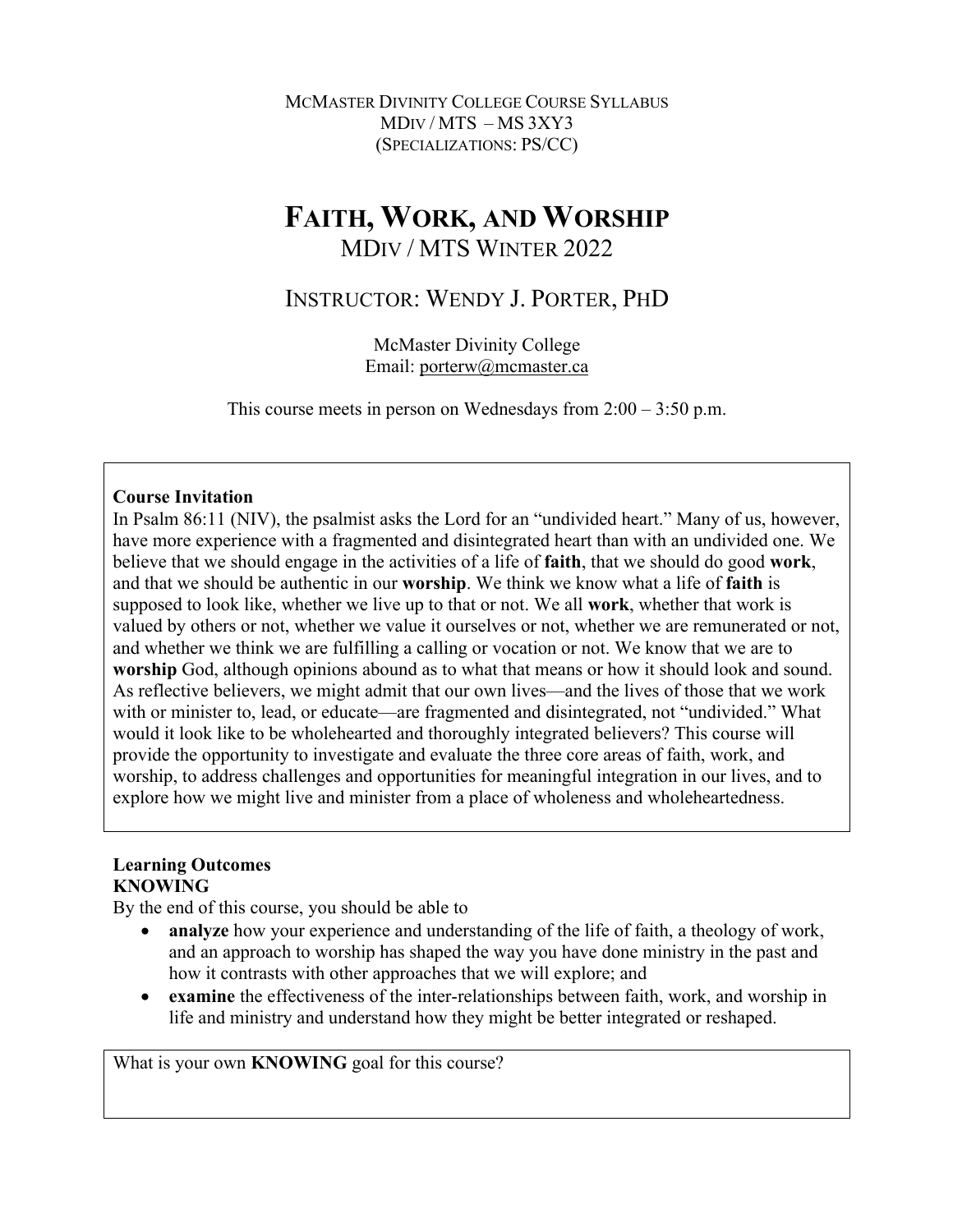## **DOING**

By the end of this course, you will be able to

- **solve** some problems of inconsistency and fragmentation/disintegration in your own life and ministry or for those within your circle of influence;
- **design** a more integrated approach to meaningful life and ministry that comprises these three areas; and
- **implement** an approach to faith, work, and worship that will increase your own wisdom and insight and will provide you with an effective model for others.

What is your own **DOING** goal for this course?

## **BEING**

By the end of this course, you will be able to

- **reflect** thoughtfully on how faith, work, and worship have shaped who you are; and
- **risk** having a more integrated engagement in faith, work, and worship and see its potential to re-shape or revitalize who you are within the context of calling and ministry.

What is your own **BEING** goal for this course?

#### **A Learning Community**

My hope for this class is that we will be a mutual learning community, where each of us grows through encouragement, constructive input, and active engagement—with each other, with Scripture, with intellectual ideas, and with practice-based insights. I encourage you to take risks in what you explore, share, and submit, and I will try to foster an environment where we can trust each other with those outcomes. Each of us is in process, so come with an openness to be challenged, reshaped, or re-formed, and to grow through our mutual learning experience. I will try to empower each of you to develop as much as you are willing to, and to treat each of you with respect and dignity. I ask for this in return. I am a fellow learner in this community. I will attempt to offer information, reflection, experience, and questions for each of us to process together, and to shape a welcoming environment for your contributions. I will try to give thoughtful evaluation and feedback to your thinking and to encourage your growth through our collaboration. As a responsible member of our learning community, I expect you to commit yourself to the class throughout the semester that we are together. This means that you will endeavor to treat each person with respect and dignity, and that you will be prepared for and fully engaged in and with the class each week, both in person and through media. Your full participation is required and critical for our learning community to function at an optimal level.

I try to keep class correspondence to weekdays where possible, but I can be reached outside these times and certainly in a crisis. I welcome the opportunity to communicate with you.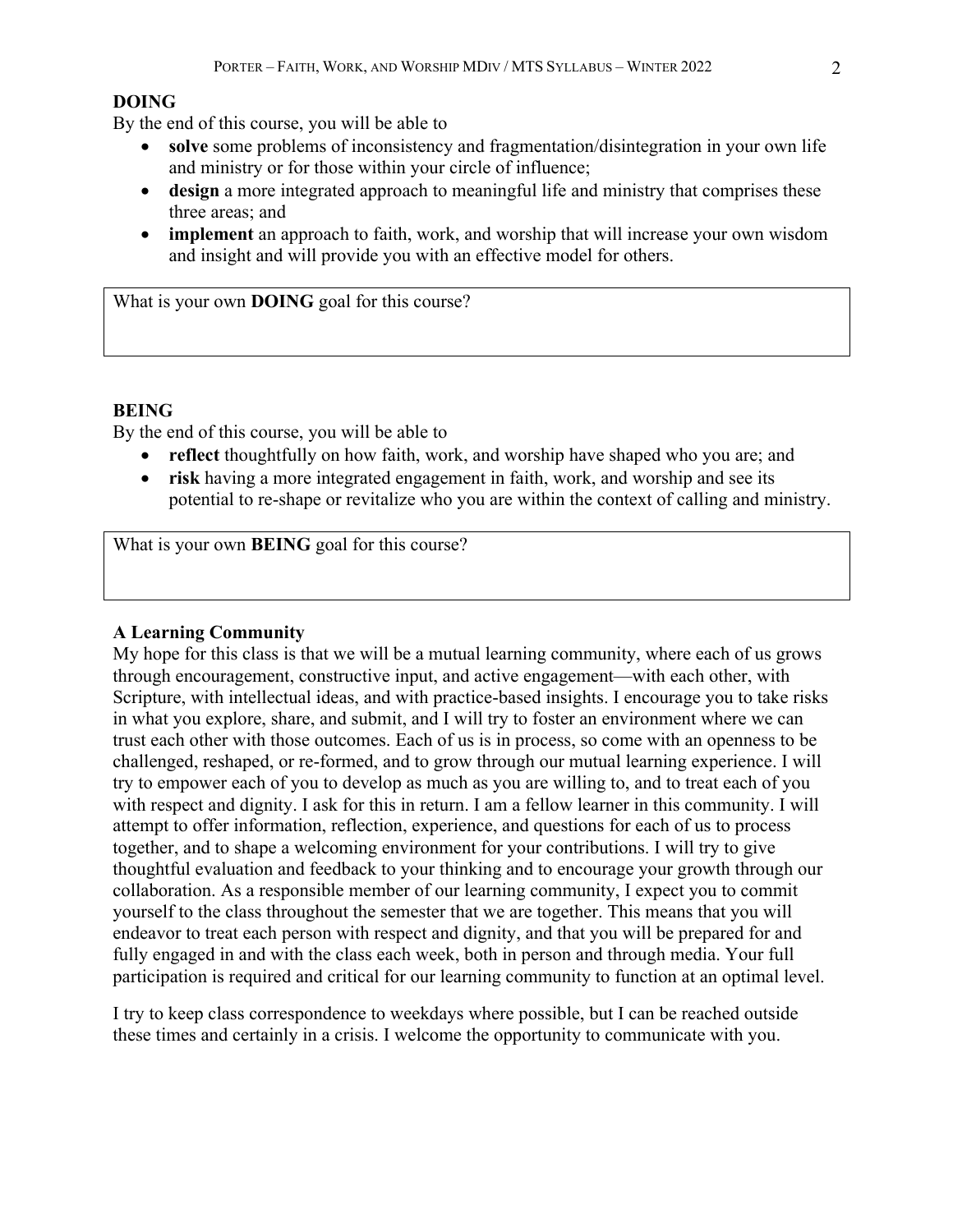#### **Required Textbooks (3)**

You may choose the optional book in each category if you have already read the first one, but correspond with the instructor about this first. You may also propose an alternative book, if you can make a good case for it and have not previously read it.

## **Faith:**

- Hunter, James Davison. *To Change the World: The Irony, Tragedy, and Possibility of Christianity in the Late Modern World*. New York, NY: Oxford University Press, 2010. Sociologist James Davison Hunter challenges the notions of what it means for Christians to think that they can "change the world." It should prompt thoughtful reflection. 345 pp.
- (optional) Taylor, Charles. *A Secular Age*. Cambridge, MA: Belknap Press of Harvard University Press, 2007. Leading philosopher Charles Taylor will expose you to first-rate thinking about issues and challenges that influence the life of Christian faith. This book is not for the faint of heart, but if you would like the challenge of engaging with Taylor's insights, it will be worth the effort. 850 pp.

#### **Work:**

- Volf, Miroslav. *Work in the Spirit: Toward a Theology of Work*. New York: Oxford University Press, 1991. This book by theologian and public intellectual, Miroslav Volf, comprises his PhD research. It is a substantial and thoughtful approach to developing a theology of work. Let it challenge your ideas as you develop your own theology of work. 225 pp.
- (optional) Loftin, Keith R., and Trey Dimsdale, eds. *Work: Theological Foundations and Practical Implications*. London, UK: SCM, 2018. If you have previously read Volf's theology of work, this book provides a range of contributors who discuss work from perspectives of biblical theology, systematic theology, or practical theology. 255 pp.

#### **Worship:**

- Wolterstorff, Nicholas. *The God We Worship: An Exploration of Liturgical Theology*. Grand Rapids, MI: Eerdmans, 2015. Philosopher and liturgical theologian Nicholas Wolterstorff embarks on a new approach to liturgical theology in order to make "explicit the understanding of God implicit in Christian worship" (2). Regardless of your own worship practices or traditions, you can apply his principles to investigate beliefs and perceptions about God that are inherent in your practices and statements. 170 pp.
- (optional) Wainwright, Geoffrey. *Doxology: The Praise of God in Worship, Doctrine, and Life*. London, UK: Epworth / New York, NY: Oxford University Press, 1980. If you have never read a substantive theology of worship, this is an excellent place to begin. 585 pp.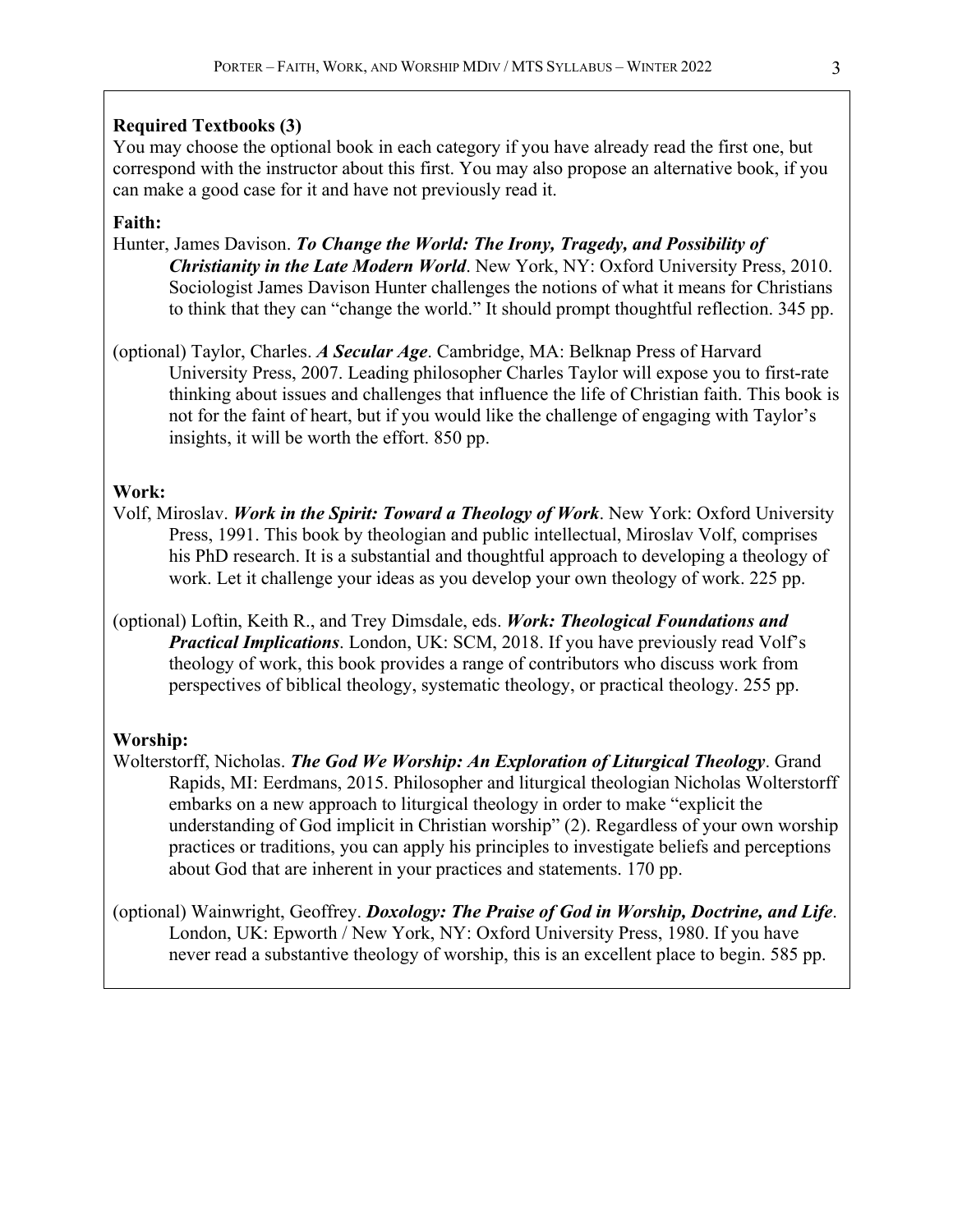## **Selected Bibliography**

MTS and MDiv students should become familiar with about 3000 pages (approx. 15 books) for an MDC course. This means that you should have a grasp of the main content and significance of these books to the field of study (not that you will have read every page). Find books from the suggested list or elsewhere that resonate with or challenge you and that meet your goals for this course, assignments, and program. You will also find numerous academic articles available.

All MDC students have access to many academic articles, chapters, and e-books through McMaster Library, as well as physical copies. See MDC's guide: https://mcmasterdivinity.ca/wp-content/uploads/2020/03/Quick-Guide-to-Library-Resources.pdf.

All MDC students also now have access to the Digital Theological Library (DTL) https://libguides.thedtl.org/home, with many e-books, some free download of chapters or entire books, plus thousands of articles. Find your student code in information from the Registrar.

## **Faith**

- Capps, Donald. *The Decades of Life: A Guide to Human Development*. Louisville, KY: Westminster John Knox, 2008.
- Colorado, Carlos D., and Justin D. Klassen, eds. *Aspiring to Fullness in a Secular Age: Essays on Religion and Theology in the Work of Charles Taylor*. Notre Dame, IN: University of Notre Dame, 2014.
- Davies, Oliver. *Theology of Transformation: Faith, Freedom, and the Christian Act*. New York: Oxford University Press, 2013.
- Edgar, William. *Created & Creating: A Biblical Theology of Culture*. Downers Grove, IL: IVP Academic, 2017.
- Fowler, James W. *Becoming Adult, Becoming Christian: Adult Development and Christian Faith*. San Francisco, CA: Jossey-Bass, 2000.
- Fowler, James W. *Stages of Faith: The Psychology of Human Development and the Quest for Meaning*. San Francisco, CA: Harper & Row, 1981.
- Moltmann, Jürgen. *The Living God and the Fulness of Life*. Trans. by Margaret Kohl. Louisville, KY: Westminster John Knox, 2015.
- Niebuhr, H. Richard. *Christ and Culture*. New York, NY: Harper & Row, 1951. 255 pp.
- Osmer, Richard R., and Friedrich L. Schweitzer, eds. *Developing a Public Faith: New Directions in Practical Theology*. St. Louis, MO: Chalice, 2003.
- Sayers, Dorothy L. *Christian Letters to a Post-Christian World: A Selection of Essays*. Grand Rapids, MI: Eerdmans, 1969. 230 pp. Later published as *The Whimsical Christian: 18 Essays.* New York, NY: Collier, 1987.
- Tillich, Paul. *Dynamics of Faith*. New York, NY: Harper & Row, 1957. 135 pp.
- Volf, Miroslav, and Dorothy C. Bass, eds. *Practicing Theology: Beliefs and Practices in Christian Life*. Grand Rapids, MI: Eerdmans, 2002.
- Volf, Miroslav. *A Public Faith: How Followers of Christ Should Serve the Common Good*. Grand Rapids, MI: Brazos, 2011.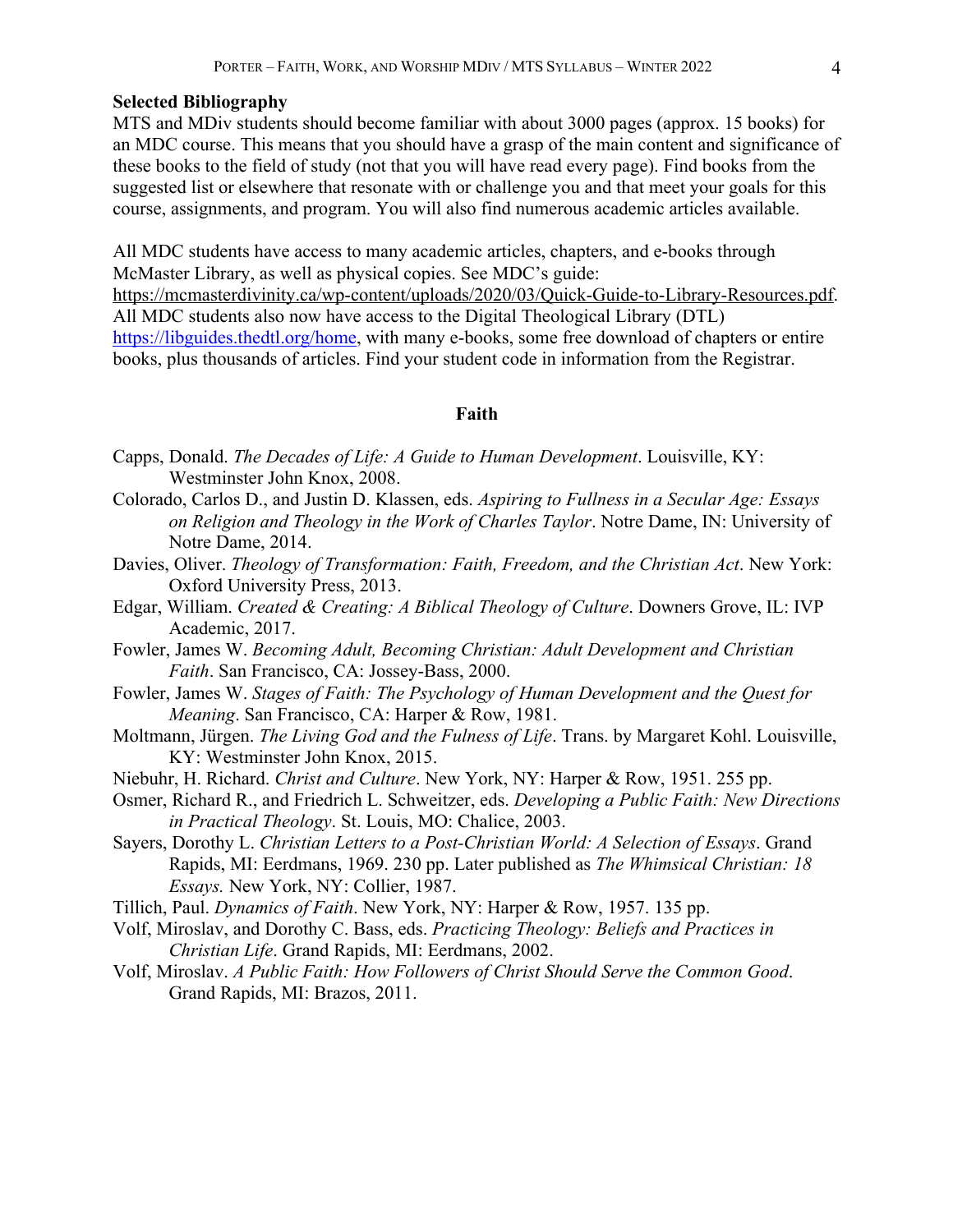#### **Work**

- Atkinson, Clarissa W. *The Oldest Vocation: Christian Motherhood in the Middle Ages*. Ithaca, NY: Cornell University Press, 1991.
- Bloch, Deborah P., and Lee J. Richmond, eds. *Connections between Spirit and Work in Career Development: New Approaches and Practical Perspective*. New York: Routledge, 2016.
- Cahalan, Kathleen A., and Bonnie J. Miller-McLemore, eds. *Calling All Years Good: Christian Vocation throughout Life's Seasons*. Grand Rapids, MI: Eerdmans, 2017.
- Cosden, Darrell. *A Theology of Work: Work and the New Creation*. Paternoster Theological Monographs. Eugene, OR: Wipf & Stock, 2006.
- Cosden, Darrell. *The Heavenly Good of Earthly Work*. Grand Rapids, MI: Baker Academic, 2006.
- Dale, Eric Steven. *Bringing Heaven Down to Earth: A Practical Spirituality of Work*. American University Studies Series VII: Theology and Religion 83. New York: P. Lang, 1991.
- Jamison, Christopher. *The Disciples' Call: Theologies of Vocation from Scripture to the Present Day*. New York: Bloomsbury T. & T. Clark, 2013.
- Jones, L. Gregory, and Stephanie Paulsell, eds. *The Scope of Our Art: The Vocation of the Theological Teacher*. Grand Rapids, MI: Eerdmans, 2002.
- Kidwell, Jeremy. *The Theology of Craft and the Craft of Work: From Tabernacle to Eucharist*. London: Routledge, 2016.
- Meilaender, Gilbert. *The Freedom of a Christian: Grace, Vocation, and the Meaning of Our Humanity*. Grand Rapids, MI: Brazos, 2006.
- Ostring, Elizabeth Ellen. *Be a Blessing: The Theology of Work in the Narrative of Genesis*. Eugene, OR: Wipf & Stock, 2016.
- Palmer, Parker J. *Let Your Life Speak: Listening for the Voice of Vocation*. San Francisco: Jossey-Bass, 2000.
- Placher, William C., ed. *Callings: Twenty Centuries of Christian Wisdom on Vocation*. Grand Rapids, MI: Eerdmans, 2005.
- Reed, Esther D. *Work, for God's Sake: Christian Ethics in the Workplace*. Sarum Theological Lectures. London, UK: Darton, Longman and Todd, 2010.
- Smith, Gordon T. *Courage and Calling: Embracing Your God-Given Potential*. Downers Grove, IL: InterVarsity, 2011.
- Stevens, R. Paul. *Aging Matters: Finding Your Calling for the Rest of Your Life*. Grand Rapids, MI: Eerdmans, 2016.
- Stevens, R. Paul. *Work Matters: Lessons from Scripture*. Grand Rapids, MI: Eerdmans, 2012.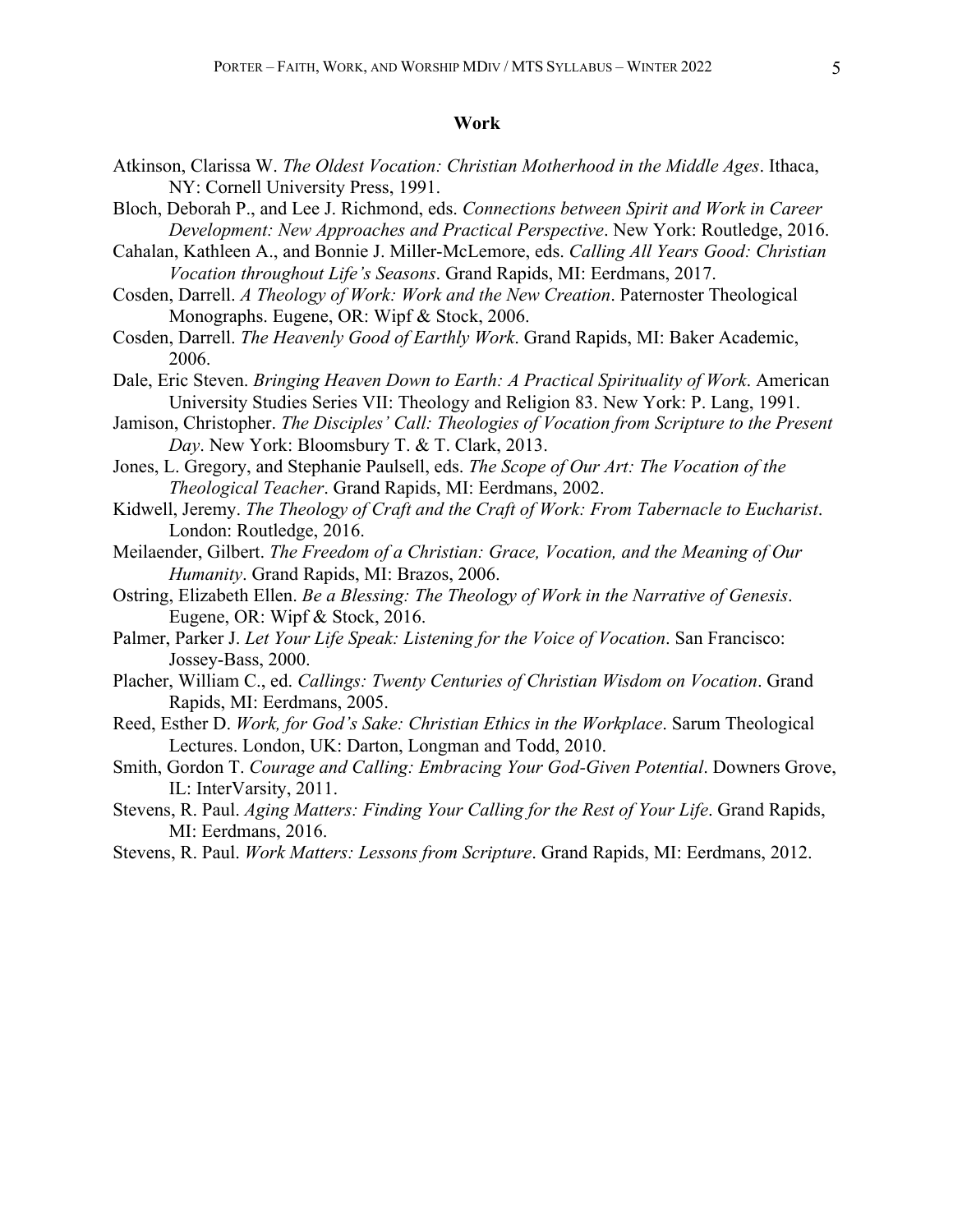## **Worship**

- Alikin, Valery A. *The Earliest History of the Christian Gathering: Origin, Development and Content of the Christian Gathering in the First to Third Centuries*. Supplements to Vigiliae Christianae 102. Leiden: Brill, 2010.
- Bechtel, Carol M., ed. *Touching the Altar: The Old Testament for Christian Worship*. Calvin Institute of Christian Worship Liturgical Studies Series. Grand Rapids, MI: Eerdmans, 2008.
- Best, Harold M. *Unceasing Worship: Biblical Perspectives on Worship and the Arts*. Downers Grove, IL: InterVarsity, 2003.
- Borchert, Gerald L. *Worship in the New Testament: Divine Mystery and Human Response*. St. Louis, MO: Chalice, 2008.
- Bradshaw, Paul F. *Early Christian Worship: A Basic Introduction to Ideas and Practice*. 2nd ed. Collegeville. MN: Liturgical, 2010.
- Bradshaw, Paul F. *The Search for the Origins of Christian Worship: Sources and Methods for the Study of Early Liturgy*. New York, NY: Oxford University Press, 1992.
- Byars, Ronald P. *What Language Shall I Borrow?: The Bible and Christian Worship*. Calvin Institute of Christian Worship Liturgical Studies Series. Grand Rapids, MI: Eerdmans, 2008.
- Hoon, Paul Waitman. *The Integrity of Worship: Ecumenical and Pastoral Studies in Liturgical Theology*. Nashville, TN: Abingdon, 1971.
- McGowan, Andrew B. *Ancient Christian Worship: Early Church Practices in Social, Historical, and Theological Perspective*. Alcuin Club Collections 91. Grand Rapids, MI: Baker Academic, 2014.
- Moule, C. F. D. *Worship in the New Testament*. Ecumenical Studies in Worship 9. Richmond, VA: John Knox, 1961.
- Peterson, David. *Engaging with God: A Biblical Theology of Worship*. Grand Rapids, MI: Eerdmans, 1993.
- Porter, Wendy J., ed. *Rediscovering Worship: Past, Present, and Future*. McMaster New Testament Studies. Eugene, OR: Pickwick, 2015.
- Saliers, Don E. *Worship as Theology: Foretaste of Glory Divine*. Nashville, TN: Abingdon, 1994.
- Smith, James K. A. *You Are What You Love: The Spiritual Power of Habit*. Grand Rapids, MI: Brazos, 2016.
- Stringer, Martin D. *A Sociological History of Christian Worship*. Cambridge, UK: Cambridge University Press, 2005.
- Wainwright, Geoffrey, and Karen B. Westerfield Tucker, eds. *The Oxford History of Christian Worship*. New York, NY: Oxford University Press, 2006.
- White, James F. *Introduction to Christian Worship*. 3rd ed. Nashville, TN: Abingdon, 2000.

Required books for this course are available from MDC's book service, READ On Bookstore, located in the Hurlburt Family Bookstore at McMaster Divinity College. For advance and electronic purchase, contact Bernice Quek, READ On Bookstore, 5 International Blvd, Etobicoke, Ontario M9W 6H3: phone 416.620.2934; fax 416.622.2308; email books@readon.ca.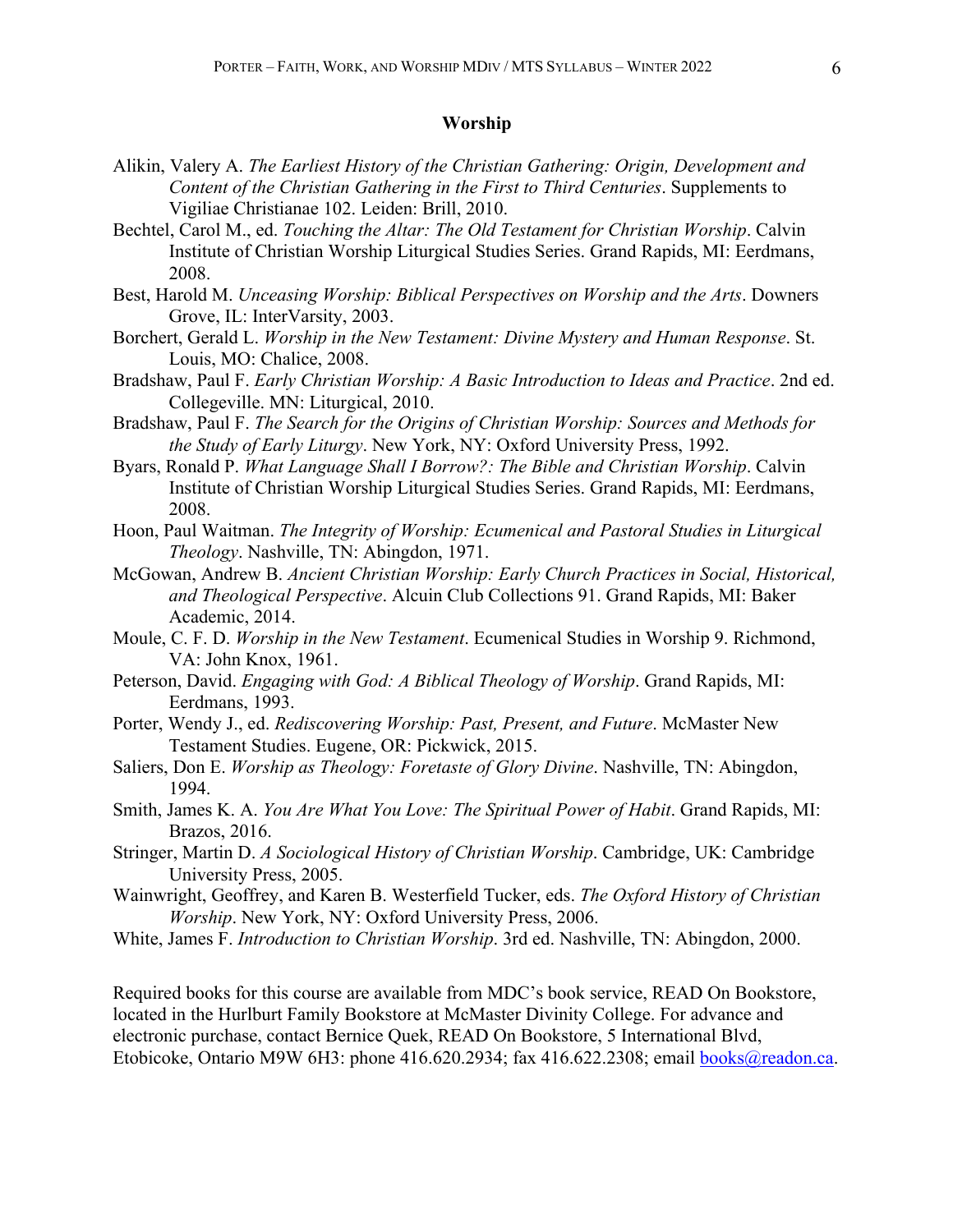## **Course Schedule** (Wednesdays in-person from 2:00–3:50 p.m.)

| Week | Date   | Details                                                       |
|------|--------|---------------------------------------------------------------|
|      | Jan 12 | Welcome and Introduction to the Course, Planning Assignments. |
|      |        | <b>Padlet Intro Video:</b> Post a 1–2 min. intro of yourself. |

| <b>Module 1</b> | <b>FAITH</b> | 3 weeks – Read Hunter or alternative book on Faith.                  |  |
|-----------------|--------------|----------------------------------------------------------------------|--|
| Week 2          | Jan $19$     | <b>Focus: Faith, part 1</b>                                          |  |
|                 |              | Post: Padlet Reflection 1 (200-250 words): Faith 1                   |  |
|                 |              | Read: Hunter, To Change the World, Essay I, pp. 1-96.                |  |
|                 |              | <b>DUE:</b> Topic for Assignment 1. Consult with professor by email. |  |
| Week 3          | Jan $26$     | <b>Focus: Faith, part 2</b>                                          |  |
|                 |              | Post: Padlet Reflection 2: Faith 2                                   |  |
|                 |              | Read: Hunter, To Change the World, Essay II, pp. 97–193.             |  |
| Week 4          | Feb 2        | Focus: Faith, part 3                                                 |  |
|                 |              | Post: Padlet Reflection 3: Faith 3                                   |  |
|                 |              | Read: Hunter, To Change the World, Essay III, pp. 195–286.           |  |

| Week $5 \parallel$ | Feb 9 | <b>DUE:</b> Assignment #1 (Tues). DUE: Class presentations (Wed). |  |  |
|--------------------|-------|-------------------------------------------------------------------|--|--|
|--------------------|-------|-------------------------------------------------------------------|--|--|

| <b>Module 2</b> | <b>WORK</b> | 3 weeks – Read Volf or alternative book on Work.                     |  |
|-----------------|-------------|----------------------------------------------------------------------|--|
| Week 6          | Feb 16      | Focus: Work, part 1                                                  |  |
|                 |             | Post: Padlet Reflection 4: Work 1                                    |  |
|                 |             | Read: Volf, <i>Work in the Spirit</i> , Part I, pp. 1–65.            |  |
| Week 7          | Feb 23      | Focus: Work, part 2                                                  |  |
|                 |             | Post: Padlet Reflection 5: Work 2                                    |  |
|                 |             | Read: Volf, <i>Work in the Spirit</i> , Part II, pp. 67–156.         |  |
|                 |             | <b>DUE:</b> Topic for Assignment 2. Consult with professor by email. |  |
| <b>BREAK</b>    | Mar 2       | NO CLASS during Hybrid Intensive Week at MDC                         |  |
| Week 8          | Mar 9       | Focus: Work, part 3                                                  |  |
|                 |             | Post: Padlet Reflection 6: Work 3                                    |  |
|                 |             | Read: Volf, <i>Work in the Spirit</i> , Part II, pp. 157–201.        |  |

| <b>Module 3</b> | <b>WORSHIP</b> | 3 Weeks – Read Wolterstorff or alternative book on Worship.                |  |
|-----------------|----------------|----------------------------------------------------------------------------|--|
| Week 9          | Mar 16         | Focus: Worship, part 1                                                     |  |
|                 |                | Post: Padlet Reflection 7: Worship 1                                       |  |
|                 |                | <b>Read:</b> Wolterstorff, <i>The God We Worship</i> , chs. 1–4, pp. 1–70. |  |
| Week 10         | Mar $23$       | Focus: Worship, part 2                                                     |  |
|                 |                | Post: Padlet Reflection 8: Worship 2                                       |  |
|                 |                | Read: Wolterstorff, The God We Worship, chs. 5–7, pp. 71–125.              |  |
|                 |                | <b>DUE</b> : Assignment #2 (Friday). A2L or email attachment.              |  |
| Week 11         | Mar $30$       | Focus: Worship, part 3                                                     |  |
|                 |                | Post: Padlet Reflection 9: Worship 3                                       |  |
|                 |                | Read: Wolterstorff, The God We Worship, chs. 8–9, pp. 126–70.              |  |

| Week 12 | Aprıl 6 | <b>DUE:</b> Class presentations.       |
|---------|---------|----------------------------------------|
|         |         | Course wrap-up and course evaluations. |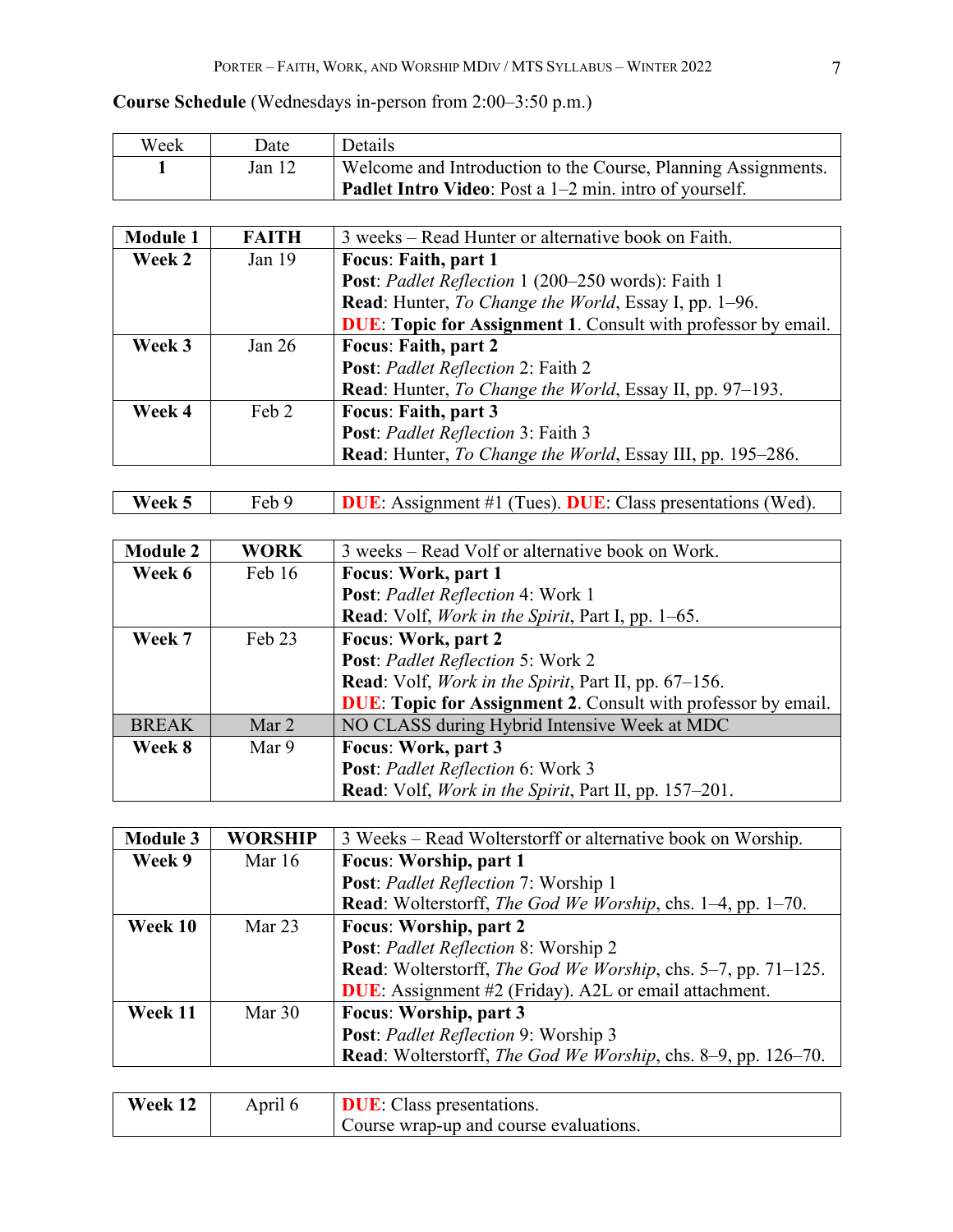**ASSIGNMENTS (3)**. (You may choose one project instead of a paper.) Note: *Consider taking a thoughtful risk in one or more of your assignments. This does not guarantee a high mark, but almost always results in the most valuable learning experience.* 

## **1. RESEARCH PAPER or PROJECT #1**

**MARKS: 35%**. Submitted Paper/Project: **30% +** In-Class Presentation: **5%** = **35%**. Explore faith, work, or worship in a research paper or creative project. You must consult with the instructor by **Week 2** by email before finalizing your plans for either. At least one of your major assignments should contribute to your specialization (explain how it does).

## **Research Paper: 2500–3500 words**.

Research one of our three themes that is significant to you. Your approach may be biblical, historical, theological, cultural, arts-based, practice of ministry, etc. Conform to MDC Style Guide. Include substantive content and write at the level of a graduate student. Interact with the authors of at least **8–10** academic resources but show that you are doing your own thinking.

**Project.** Thoughtfully design a project that explores significant issues or challenges or expressions of one of our topics and merits 35%. **Reflection.** Include a short insightful reflection (**700 words**) on your project, personal risks, and what you learned in the process.

**PAPER OR PROJECT DUE: Tuesday, February 8**, midnight (30%). A2L or email.

## **IN-CLASS PRESENTATION DUE: Wednesday, February 9**, in class (5%).

Summarize briefly for the class what you did for your assignment and something about your personal learning in the process, including any risk. Presentations will be short and informal.

## **2. RESEARCH PAPER or PROJECT #2**

**MARKS: 40%**. Submitted Paper/Project: **35% +** In-Class Presentation: **5%** = **40%**. Explore faith, work, or worship in a research paper or creative project. You must consult with the instructor by **Week 7** by email before finalizing your plans for either. At least one of your major assignments should contribute to your specialization (explain how it does).

## **Research Paper: 3500–4500 words**.

Dig deeply into one or two of our themes. Your approach may be biblical, historical, theological, cultural, arts-based, practice of ministry, etc. Use MDC Style. Include substantive content and write at the level of a graduate student. Interact with the authors of at least **10–12** academic resources but show that you are doing your own thinking.

**Project.** Thoughtfully design a project that explores significant issues or challenges or expressions of one of our topics and merits 40%. **Reflection.** Include a short insightful reflection (**850 words**) on your project, personal risks, and what you learned in the process.

**PAPER OR PROJECT DUE: Friday, March 25**, by midnight (35%). A2L or email.

## **IN-CLASS PRESENTATION DUE: Wednesday, April 6**, in class (5%).

Summarize briefly for the class what you did for your assignment and something about your personal learning in the process, including any risk. Presentations will be short and informal.